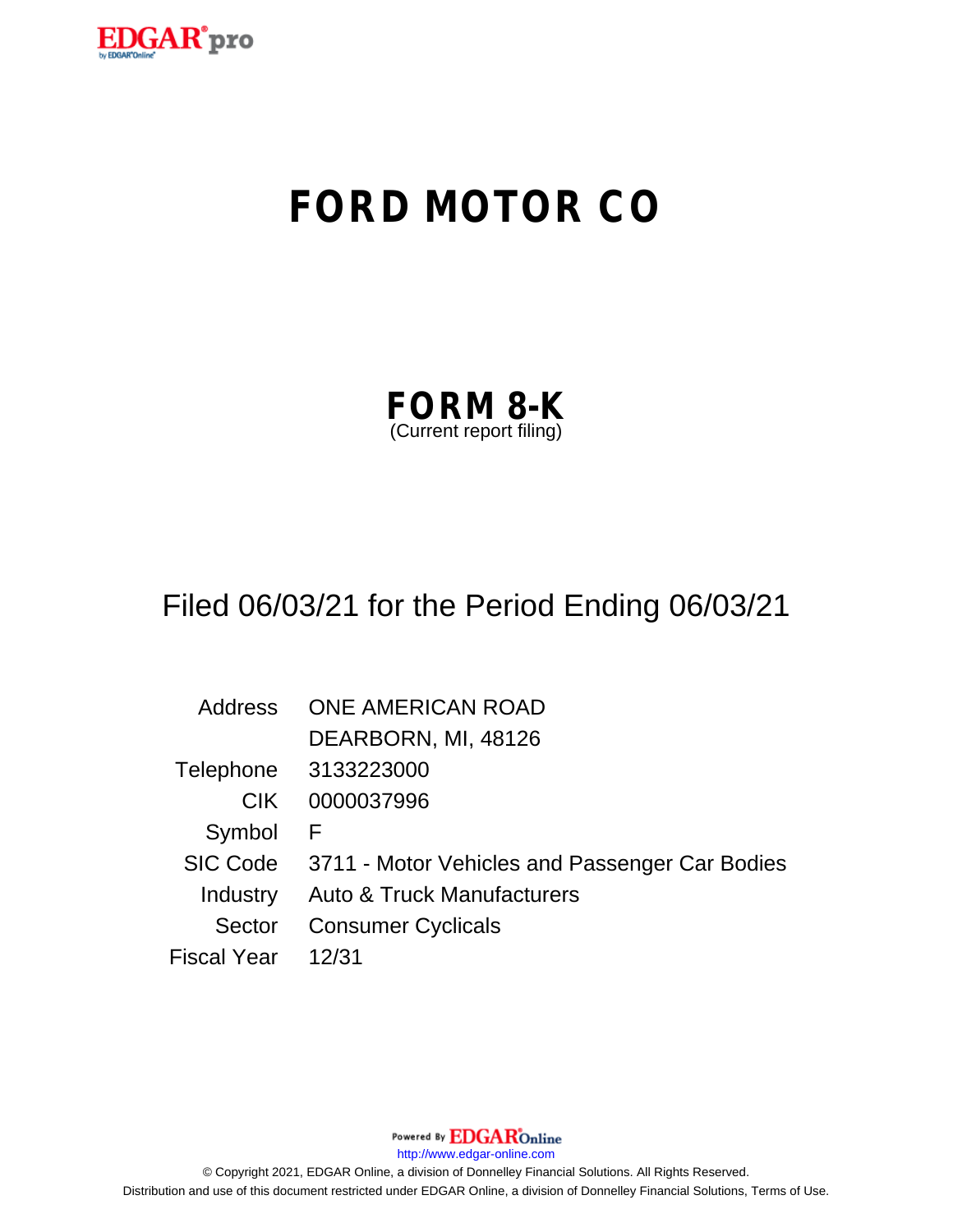#### **UNITED STATES SECURITIES AND EXCHANGE COMMISSION Washington, D. C. 20549**

#### **FORM 8-K**

#### **CURRENT REPORT Pursuant to Section 13 or 15(d) of the Securities Exchange Act of 1934**

#### **Date of Report: June 3, 2021** (Date of earliest event reported)

**FORD MOTOR COMPANY** (Exact name of registrant as specified in its charter)

**Delaware** 

(State or other jurisdiction of incorporation)

1-3950 38-0549190 (Commission File Number) (IRS Employer Identification No.)

One American Road **Dearborn, Michigan 48126** 

(Address of principal executive offices) (Zip Code)

#### Registrant's telephone number, including area code 313-322-3000

Check the appropriate box below if the Form 8-K filing is intended to simultaneously satisfy the filing obligation of the registrant under any of the following provisions:

□ Written communications pursuant to Rule 425 under the Securities Act (17 CFR 230.425)<br>□ Soliciting material pursuant to Rule 14a-12 under the Exchange Act (17 CFR 240.14a-12)

- Soliciting material pursuant to Rule 14a-12 under the Exchange Act (17 CFR 240.14a-12)
- ☐ Pre-commencement communications pursuant to Rule 14d-2(b) under the Exchange Act
- (17 CFR 240.14d-2(b)) ☐ Pre-commencement communications pursuant to Rule 13e-4(c) under the Exchange Act (17 CFR 240.13e-4(c))

Securities registered pursuant to Section 12(b) of the Act:

| Trading<br>Svmbol(s) | Name of each exchange<br>on which reaistered |
|----------------------|----------------------------------------------|
|                      | New York Stock Exchange                      |
| <b>FPRB</b>          | New York Stock Exchange                      |
| <b>FPRC</b>          | New York Stock Exchange                      |
|                      |                                              |

Indicate by check mark whether the registrant is an emerging growth company as defined in Rule 405 of the Securities Act of 1933 (§230.405 of this chapter) or Rule 12b-2 of the Securities Exchange Act of 1934 (§240.12b-2 of this chapter).

#### Emerging growth company □

If an emerging growth company, indicate by check mark if the registrant has elected not to use the extended transition period for complying with any new or revised financial accounting standards provided pursuant to Section 13(a) of the Exchange Act.  $\Box$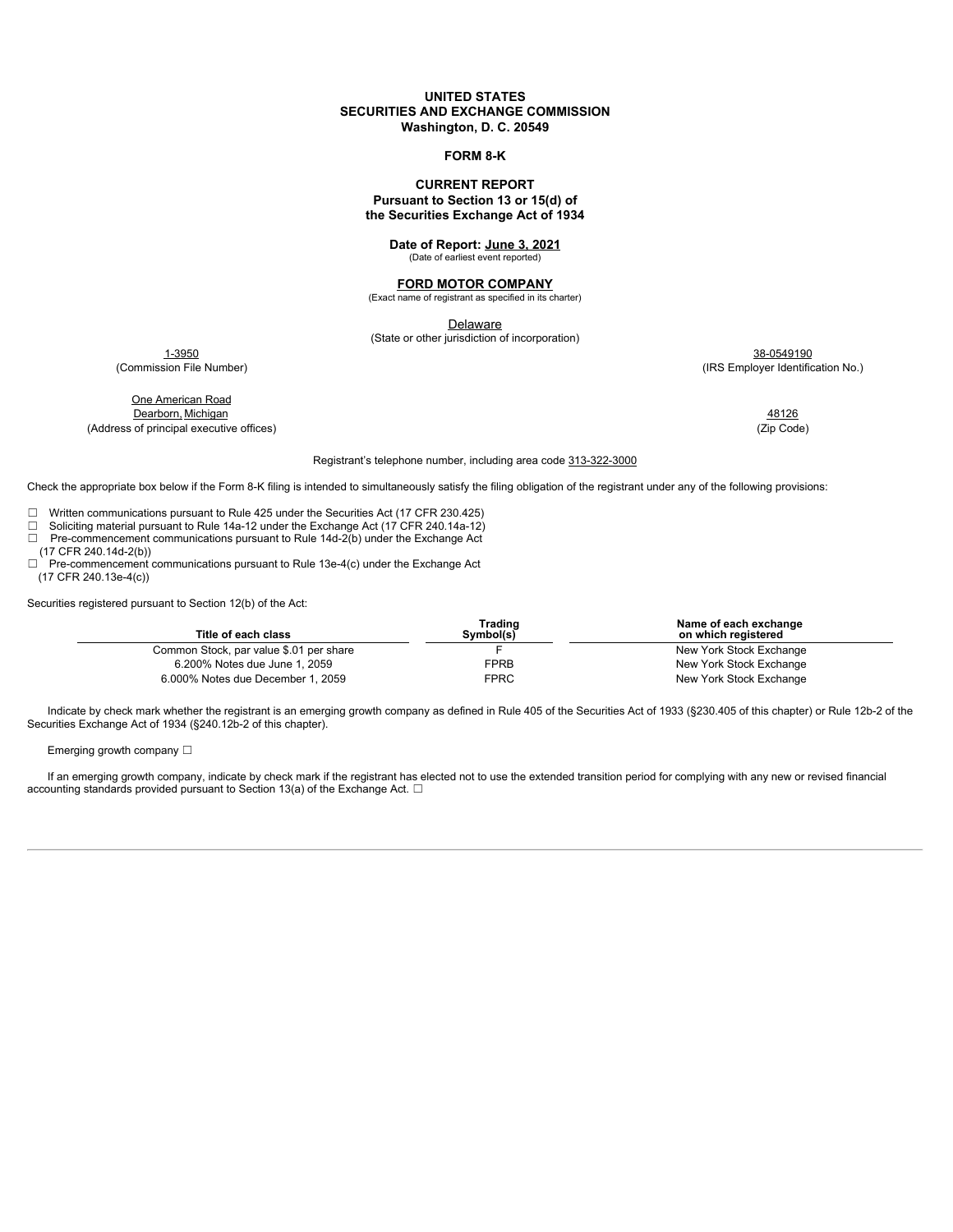#### **Item 8.01. Other Events.**

*May 2021 U.S. Sales.* Our news release dated June 3, 2021 concerning U.S. sales in May 2021 is filed as Exhibit 99 to this Report and incorporated by reference herein.

*Transit Connect Customs Pre-Penalty Notice.* As reported in our Quarterly Report on Form 10-Q for the quarterly period ended June 30, 2020, U.S. Customs and Border Protection ("CBP") ruled in 2013 that Transit Connects imported as passenger wagons and later converted into cargo vans are subject to the 25% duty applicable to cargo vehicles, rather than the 2.5% duty applicable to passenger vehicles. We filed a challenge in the U.S. Court of International Trade ("CIT"), and CIT ruled in our favor in 2017. CBP subsequently filed a notice of appeal to the U.S. Court of Appeals for the Federal Circuit, which ruled in favor of CBP. Following the U.S. Supreme Court's denial of our petition for a writ of certiorari in 2020, we paid the increased duties for certain prior imports, plus interest, and disclosed that CBP might assert a claim for penalties. CBP has now issued to us a pre-penalty notice,<br>which includes a demand for addition

#### **Item 9.01. Financial Statements and Exhibits.**

|             | <b>EXHIBITS*</b>                                                  |                        |
|-------------|-------------------------------------------------------------------|------------------------|
| Designation | Description                                                       | Method of Filing       |
| Exhibit 99  | News release dated June 3, 2021<br>concerning May 2021 U.S. sales | Filed with this Report |
| Exhibit 104 | Cover Page Interactive Data File<br>(formatted in Inline XBRL)    | $***$                  |

#### **SIGNATURE**

Pursuant to the requirements of the Securities Exchange Act of 1934, the registrant has duly caused this report to be signed on its behalf by the undersigned hereunto duly authorized.

> FORD MOTOR COMPANY (Registrant)

Date: June 3, 2021 **By:** /s/ Corey M. MacGillivray Corey M. MacGillivray Assistant Secretary

Any reference in the attached exhibit(s) to our corporate website(s) and/or other social media sites or platforms, and the contents thereof, is provided for convenience only; such websites or platforms and the contents thereof are not incorporated by reference into this Report nor deemed filed with the Securities and Exchange Commission.

Submitted electronically with this Report in accordance with the provisions of Regulation S-T.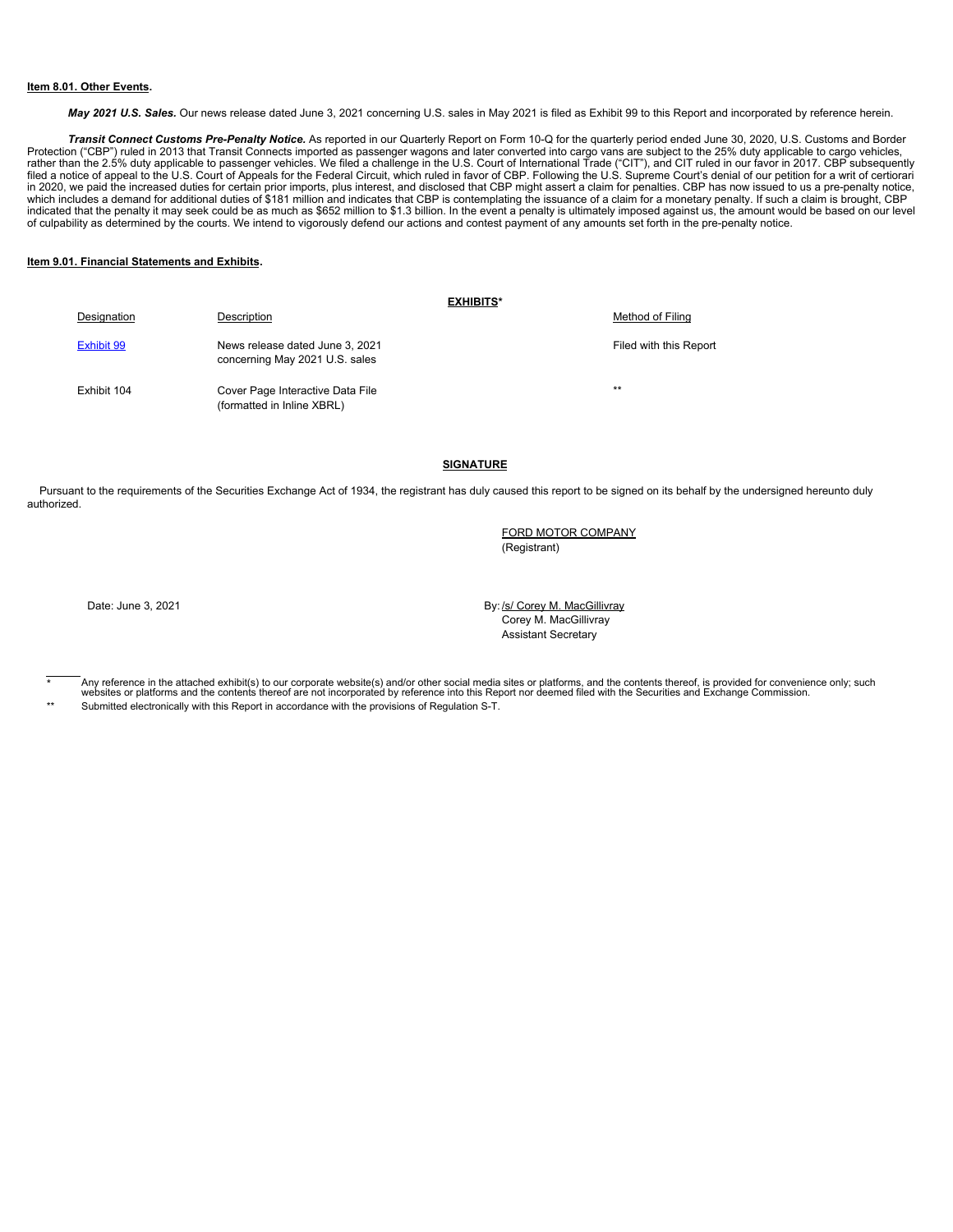Record Ford Electrified Vehicle Sales Run Continues - Up 184 Percent On Strength of F-150 PowerBoost Hybrid, Mustang Mach-E, Escape and www.facebook.com/ford **Explorer Hybrid: Ford SUVs Post Best May Retail Sales Since 2003; Record SUV Sales for Lincoln on Gains From Entire Lineup** 

# **May 2021 SALES**

*<i><u>Ford*</u>

|                           | <b>Total Vehicle</b> | Truck    | <b>SUV</b> | Car      |
|---------------------------|----------------------|----------|------------|----------|
| <b>Total U.S. Sales</b>   | 161,725              | 75,665   | 80,134     | 5,926    |
| Total Sales vs. May 2020  | 4.1%                 | $-11.6%$ | 48.6%      | $-62.4%$ |
| Retail Sales vs. May 2020 | $-11.2%$             | $-27.9%$ | 28.9%      | $-63.2%$ |

## **HIGHLIGHTS**

- \* Ford electrified vehicle sales grew 184 percent in May, achieving a new electrified vehicles sales record with sales of 10,364 vehicles. Growth came from Mustang Mach-E, which totaled 1,945 vehicle sales, while F-150 PowerBoost totaled 2,852 for the month, Escape electrified sales totaled 3,617 - up 125 percent over last year. Explorer Hybrid sales also had a big increase of 132 percent over a year ago on sales of 1,156 SUVs.
- " New products continue to drive transaction pricing. Average transaction prices at Ford were up approximately \$3,400 over a year ago. Ford's newest products - Bronco Sport and Mustang Mach-E - expanded their sales relative to April, with sales of the two totaling 16,892 vehicles, while turning quickly on dealer lots.
- \* Overall F-Series sales through May are up 4.7 percent on sales of 316,359 trucks. With tight inventories, F-Series continues to turn at record rates. Retail orders for F-Series trucks are up threefold over last year. Ford continues to fill orders as more semiconductor chips become available.
- \* Ford brand retail SUVs post best May sales since 2003, while Ranger sales recorded their best May sales since 2004. Ford brand SUVs were up 51.8 percent over a year ago on new product introductions of Bronco Sport and Mustang Mach-E, along with the continued momentum of Escape, Explorer and Expedition. With total sales of 14,303 for the month, Ranger sales expanded 41.8 percent relative to last year.
- . With the all-new Bronco Sport and Escape, Ford greatly enhances its share of the small SUV segment. Ford's May retail share is up almost 4 full percentage points in the small SUV segment, with sales of both Bronco Sport and Escape expanding their sales within two very different customer groups. Escape sales were up 51.4 percent, while the majority of Bronco Sport customers are coming from outside the Ford brand.
- **Elincoln SUVs posted another record sales result in May.** Lincoln SUV sales were up across the entire lineup in May with a total of 7,871 SUVs sold - up 24.3 percent.

#### About Ford Motor Company

Ford Motor Company is a global company based in Dearborn, Michigan. The company designs, manufactures, markets and services a full line of Ford trucks, vans, utility vehicles, and cars increasingly including electrified versions - and Lincoln luxury vehicles; provides financial services through Ford Motor Credit Company; and is pursuing leadership positions in electrification; mobility solutions, including self-driving services; and connected vehicle services. Ford employs approximately 186,000 people worldwide. For more information regarding Ford, its products and Ford Motor Credit Company, please visit www.corporate.ford.com.

\*U.S. sales volume reflects transactions with (i) retail and fleet customers (as reported by dealers), (ii) government and (iii) Ford management. Average transaction pricing based on J.D. Power and Associates PIN data.

"Ford sales were up 4.1 percent on tight inventories, while year-to-date sales increased 11.3 percent. Ford and its dealers are working harder than ever to match the right mix of inventory to best meet the needs of our customers at the local level. We have been receiving a massive number of reservations for our all-electric F-150 Lightning over the last two weeks totaling over 70,000 trucks. Ford brand SUVs had their best May sales in 18 years, while Lincoln SUVs posted a new May record."

- Andrew Frick, vice president, Ford Sales U.S. and Canada

## **MUST-HAVE PRODUCTS**



Ford Commercial



**Ford Trucks** 





Ford Performance



**Lincoln SUVs** 

Ford's commercial fleet sales were up 133 percent in May. Transit continues as America's best-selling van and the world's best-selling cargo van. Transit commercial sales were up 202 percent. Sales of large F650/F750 trucks expanded 278 percent last month, while Transit Connect gained 226 percent.

v

itter.com/Ford

F-Series - America's best-selling truck - posted sales totaling 316,359 vehicles through May. This is a 4.7 percent increase over last year and represents 53,000 more trucks than Ford's second-place competitor. Meanwhile, Ford's fully electric F-150 Lightning, which goes on sale next year, already has more than 70,000 reservations.

Sales of Ford's Bronco Sport continue to expand, while sourcing even more customer from outside of Ford. Bronco Sport sales totaled 14,947 in May. This is 6.9 percent higher than April and the vehicle's best sales performance since launch. We are also seeing higher conquests, with 63 percent now coming from vehicles outside of the Ford brand. Bronco Sport's No. 1 source of sales is coming from Jeep.

With just 10 days to turn, Mustang Mach-E is essentially selling as soon as it hits dealer showrooms. Mach-E sales totaled 1.945, with 10,510 Mustang Mach-E's sold this year. California is the largest market for this all-new high performance electric SUV, with one out of every four Mach-E's sold in the state. The allnew Mustang Mach 1 helped lift performance Mustang sales to over 13 percent of retail sales. compared to 10 percent last year.

May was another all-time sales record for Lincoln SUVs. The Corsair is Lincoln's bestselling vehicle in its lineup. Sales of the small premium SUV were up 16.2 percent. Aviator sales expanded 32.5 percent in May with sales of 1,927, while Navigator increased 65.6 percent with sales of 1,492 SUVs.